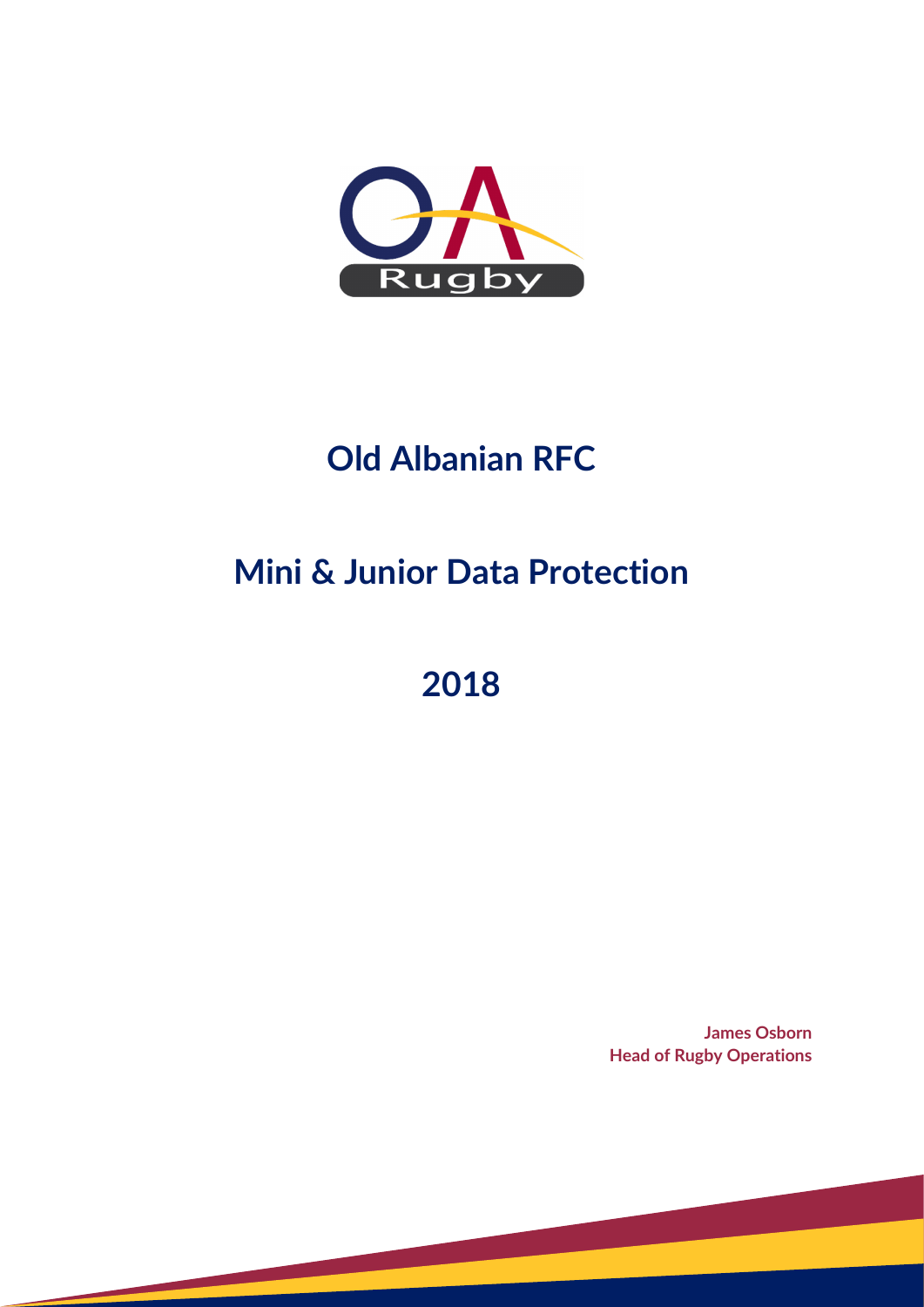

### **Data Protection & Confidentiality**

#### **Information Collection**

During the course of the season the club collects personal information relating to players, parents / guardians and families.

This information may be collected formally through membership forms, but may also be informally through face to face contact or e-mail.

#### **Use of Information**

This information is for purposes connected to administering membership and running the club.

Such purposes include, but are not restricted to:

- Registering players with the RFU and competition organisers
- Organising training sessions and fixtures
- Empowering coaches and other volunteers to conduct their duties
- Keeping member players and parents informed about club activities.

#### **Information Security**

Personal information held by the club is held securely by the Membership Team.

Information is only made available to club officials and volunteers on a strictly need-to-know basis and then only such information as is necessary at the time.

#### **Right to be forgotten**

Any individual has the "right to be forgotten", which means that if someone wants to the club can be instructed to destroy any and all information it holds on file about a person.

For more information please contact [dataprotection@oarugby.com](mailto:dataprotection@oarugby.com)